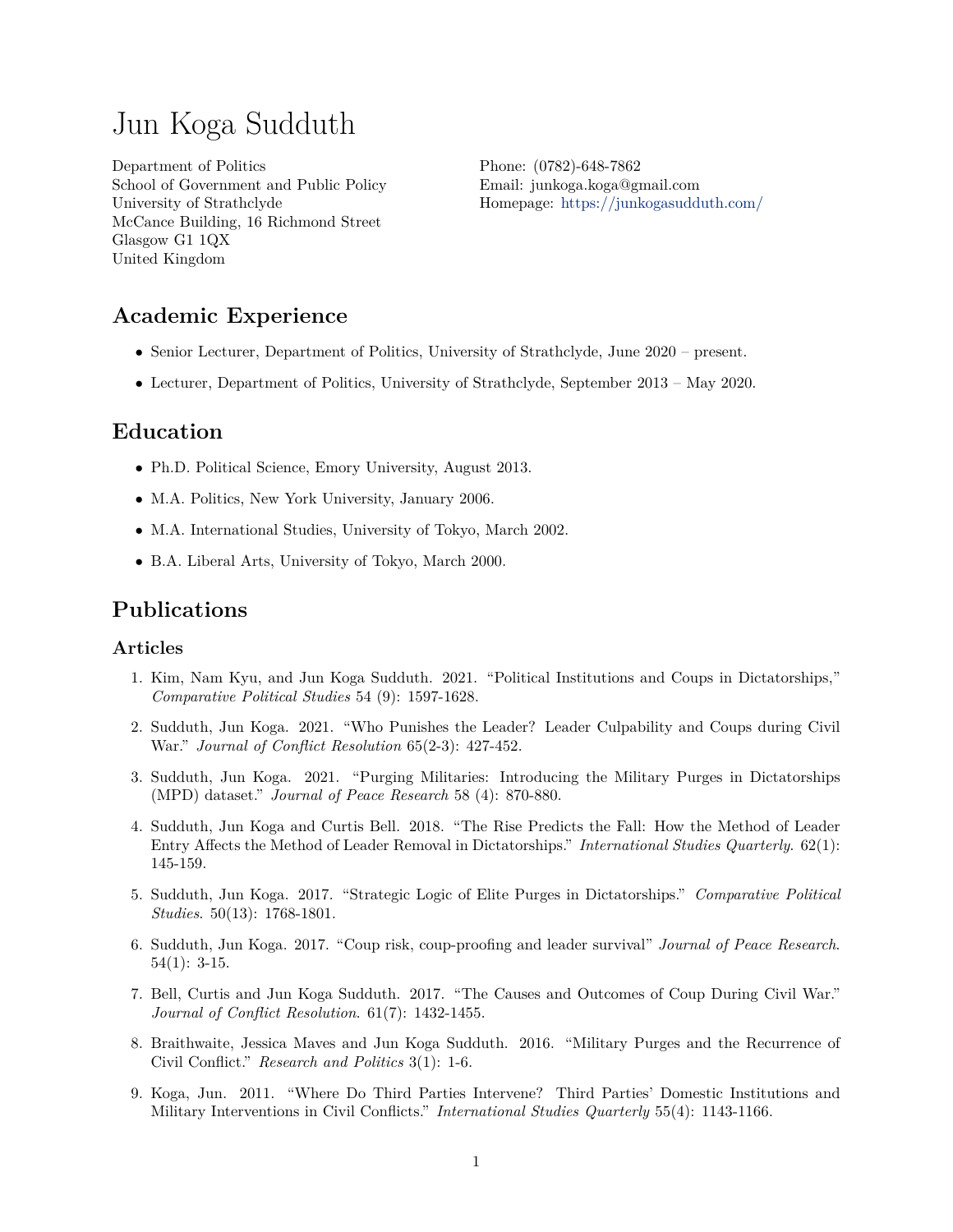### **Book Chapters**

1. Sudduth, Jun Koga. 2016. "Coup-Proofing and Civil War" in the *Oxford Research Encyclopedia of Politics*, edited by William R. Thompson. Oxford University Press.

# **Working Papers**

- 1. "How Repression Spreads Dissents: Spatial Diffusion of Electoral Violence in India," with Max Gallop. (Revise and Resubmit at *the Journal of Politics* )
- 2. "Rethinking Peacekeeping Effectiveness: The Effect of Neighboring Peacekeeping Missions on Violence," with Gaku Ito.

### **Work in Progress**

- 1. "Purges of Civilian Elites in Dictatorships" (with the support of the British Academy/Leverhulme Research Grant and the Carnegie Research Incentive Grant).
- 2. *Strategic Logic of Elite Purge in Dictatorships* (Book Manuscript)
- 3. "Cooptation or Intimidation? Why Purges Spike Ahead of Authoritarian Founding Elections," with Paul Schuler
- 4. "Street-level Autocrats: Individual Decisions with Collective Consequences," with Kristin M. Bakke, Scott Gates, Pavel Baev, Kathleen Gallagher Cunningham, Marianne Dahl, and Havard Mokleiv Nygard. (with the support of the Research Council of Norway Funds)

#### **Publications in Japanese**

1. "Chapter 5: Kindaisyukenkokkataikei no Seiritsu: Syukenbyoudou to Seiryokukinkou ha ikanikumikomaretaka (The Principles of Sovereign Equality and Balance of Power)" In Susumu Yamakage (eds.) *Syukenkokkataikei no Seisei : Kokusaisyakaininshiki no Saikentou (The Creation of Modern Sovereign State System: Re-evaluating the Perception of "International Society")*, 2012, Kyoto: Minerva.

## **Grants Received**

- December 2018. "Civilian Elite Purges in Dictatorships." The Carnegie Research Incentive Grant (9,962 GBP).
- March 2018. "Elite Purges in Dictatorships." The British Academy/Leverhulme Small Research Grant.  $(9,570 \text{ GBP})$ .
- November 2017. "Street-level Autocrats Individual Decisions with Collective Consequences," with Kristin Bakke (Project Manager), Scott Gates, Pavel Baev, Kathleen Gallagher Cunningham, Marianne Dahl, and Havard Mokleiv Nygard. The Research Council of Norway (9,732,000 NOK */* 890, 000 GBP).
- April 2021. "Strategic Logic of Elite Purges in Dictatorships." Faculty Research and KE Support Scheme Grant, University of Strathclyde (4,656 GBP).

### **Presentations**

#### **Invited Workshop**

• 2021. Elections and Violence: New Research on Actors, Targets, and strategies. October. University of Amsterdam (Online Workshop).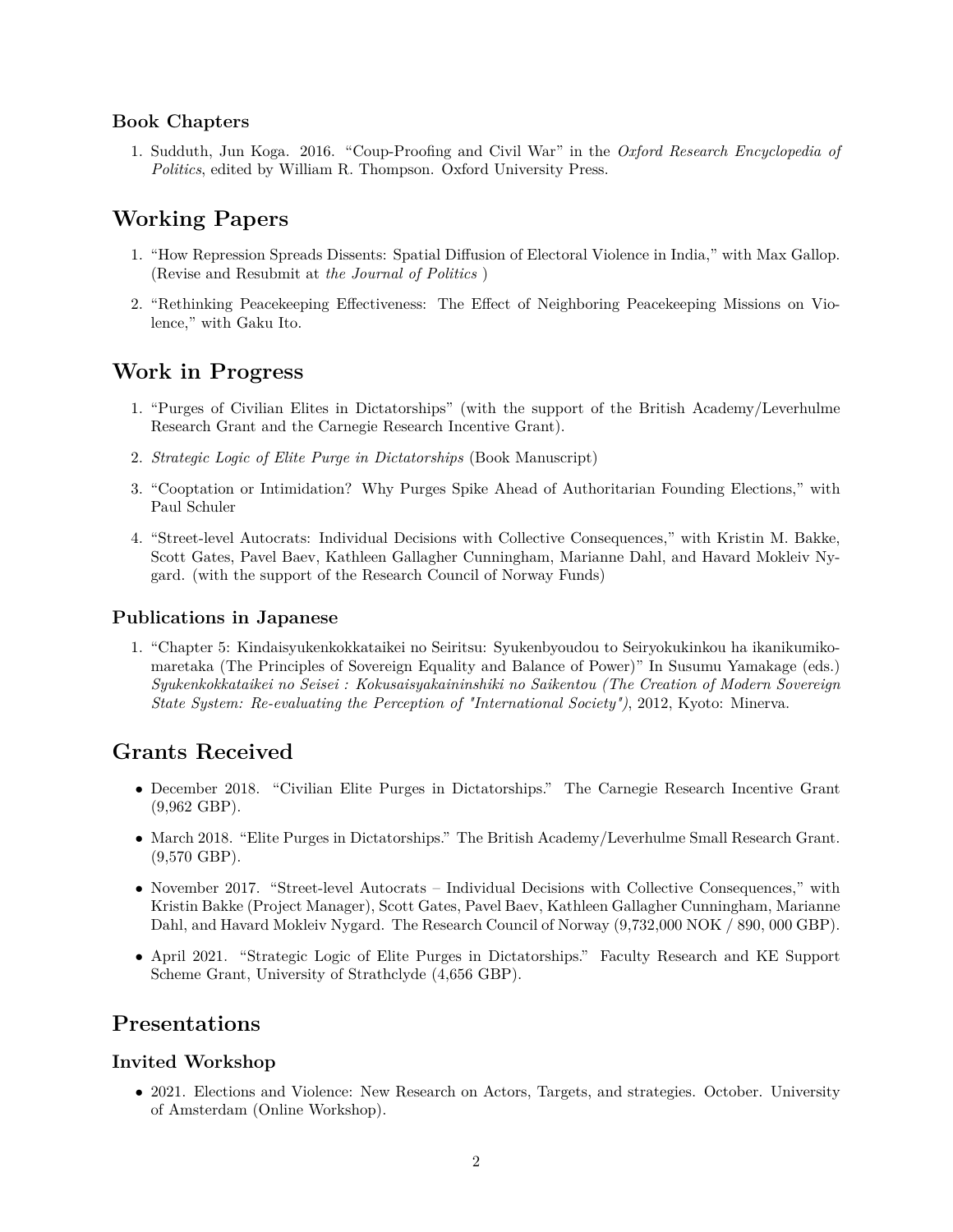- 2021. Virtual Workshop on Authoritarian Regimes (VWAR). October. Online.
- 2020. Peace Science Society Workshop: Investigating the Nexus of Violence and Election. November. Online Workshop.
- 2019. Peace Science Society Workshop: New Avenues in Peacekeeping Research. November. Manhattan, Kansas.
- 2019. State-Citizen Interactions during and after Violence Workshop. May. UCL Workshop. United Kingdom.
- 2019. ECPR Workshop on Personalism and Personalist Regimes: Theory and Comparative Perspective. April. Mons, Belgium.
- 2018. UK-India Early Career Research Collaboration Workshop. The British Academy and Centre for the Study of Developing Societies. November. New Delhi, India.
- 2017. International dimensions of political instability and conflict. Department of Political Science. Aarhus University, Denmark.
- 2015. UK-Israeli Quantitative Conflict Research Workshop, Haifa, Israel.
- 2014. Workshop on Interdisciplinary Perspectives on Peace Operations and Conflict Resolution, Warwick, United Kingdom.

#### **Invited Presentations**

- "Political Institutions and Coups in Dictatorships."
	- The University of Aberdeen. October 2020.
- "Who Punishes the Leader? Culpability and Accountability during Civil War."
	- The Peace Research Institute Oslo (PRIO). June 2018.
	- The Mannheim Centre for European Social Research, University of Mannheim. October 2018.
	- Political Science Department, University of Glasgow, UK. October 2018.
	- Department of Political Science, Trinity College Dublin, Ireland. November 2018.
	- International Development Department, University of Birmingham, UK, January 2019.
- "Running Toward Danger: Explaining Peacekeeping Contributing Country Decisions to Send Personnel to Difficult Cases," with Sabrina Karim.
	- School of International Relations, University of St Andrews, 2017.
- "Strategic Logic of Elite Purges in Autocracies"
	- Department of Political Science, University of Essex, 2014.

#### **Conference Presentations**

- "Strategic Logic of Elite Purges."
	- 2020. Annual Meeting of the American Political Science Association, Virtual meeting.
	- 2021. Annual Meeting of the Midwest Political Science Association, Virtual meeting.
	- 2021. Annual Meeting of the American Political Science Association, Virtual meeting (scheduled).
- "Cooptation or Intimidation? Why Purges Spike Ahead of Authoritarian Founding Elections," with Paul Schuler.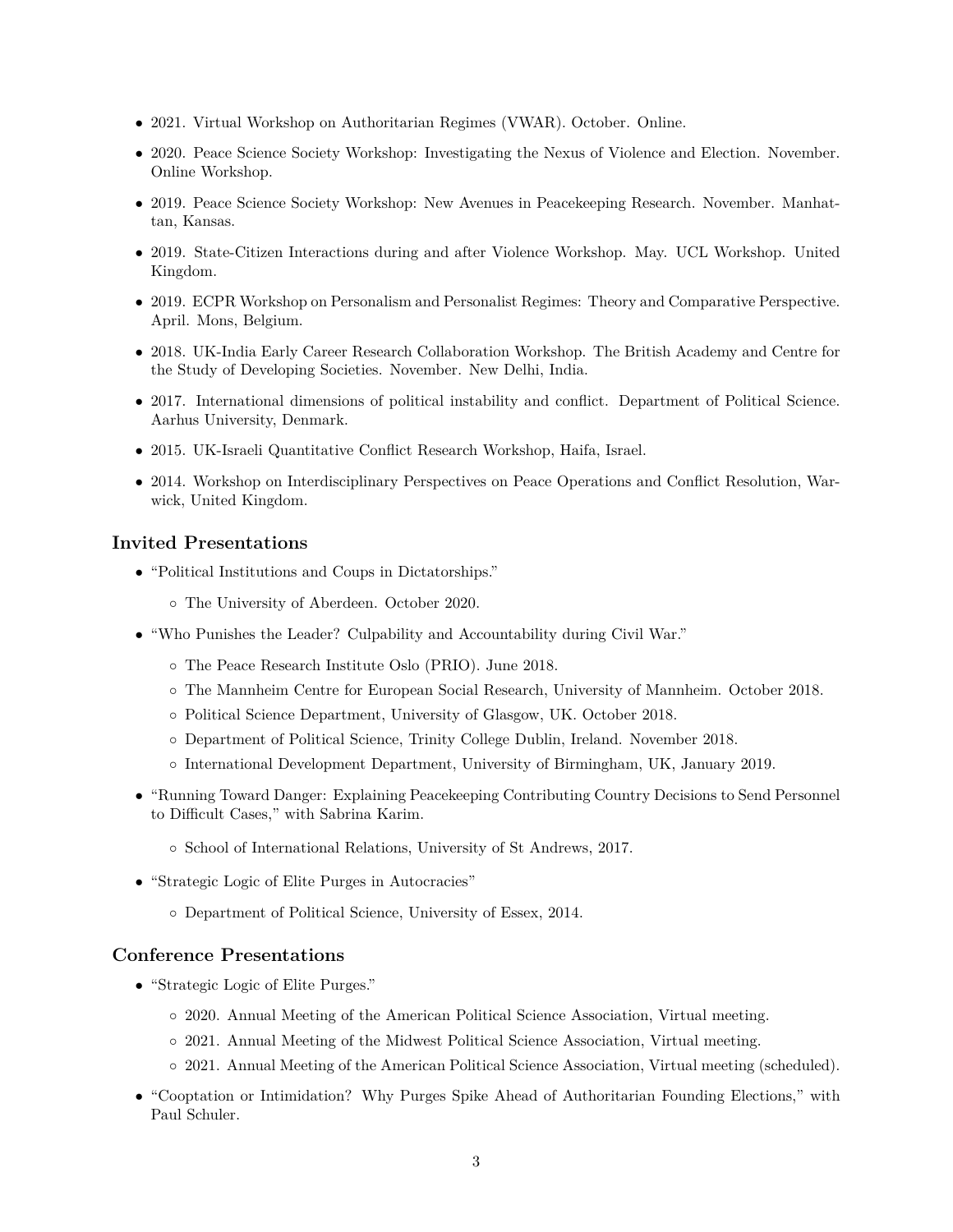- 2020. Annual Meeting of the American Political Science Association, Virtual meeting.
- "Rethinking Peacekeeping Effectiveness: The Effect of Neighboring Peacekeeping Missions on Violence," with Gaku Ito.
	- 2020. Annual Meeting of the American Political Science Association, Virtual meeting.
- "How Repression Spreads Dissents: Spatial Diffusion of Electoral Violence in India," with Max Gallop.
	- 2019. Peace Science Society International North American Meeting, Manhattan, Kansas.
	- 2020. Asian Online Political Science Seminar Series (AOPSSS).
	- 2020. Annual Meeting of European Political Science Association. (Virtual panel on election violence)
	- 2020. Annual Meeting of the American Political Science Association, Virtual meeting.
- "Who Punishes the Leader? Culpability and Accountability during Civil War."
	- 2017. Annual Meeting of the American Political Science Association, San Francisco, California.
	- 2017. Invited workshop. International dimensions of political instability and conflict. Department of Political Science. Aarhus University, Denmark.
	- 2018. The Online Peace Science Colloquium (OPSC).
	- 2018. Annual Meeting of the International Studies Association, San Francisco, California.
	- 2018. Annual Meeting of the American Political Science Association, Boston, Massachusetts.
	- 2018. Annual Meeting of the Conflict Research Society, Birmingham, UK.
- "The Rise Predicts the Fall: How the Method of Leader Entry Affects the Method of Leader Removal in Dictatorships," with Curtis Bell.
	- 2016. Annual Meeting of the International Studies Association, Atlanta, Georgia.
- "Running Toward Danger: Explaining Peacekeeping Contributing Country Decisions to Send Personnel to Difficult Cases," with Sabrina Karim.
	- 2015. UK-Israeli Quantitative Conflict Research Workshop, Haifa, Israel.
	- 2015. Annual Meeting of the American Political Science Association, San Francisco, California.
	- 2016. Annual Meeting of the International Studies Association, Atlanta, Georgia.
- "The Spread of Coups D'etat and Coup-Proofing in Space and Time," with Nils Metternich and Kyle Beardsley.
	- 2015. The Kobe Sakura Meeting, Kobe, Japan.
- "Irregular Transition, Coordination Problems and Leadership Survival in Dictatorships" (This project is later published with a different title, "The Rise Predicts the Fall: How the Method of Leader Entry Affects the Method of Leader Removal in Dictatorships," and co-authored with Curtis Bell.)
	- 2015. Annual General Conference of the European Political Science Association, Vienna, Austria.
	- 2014. Annual Meeting of the International Studies Association, Toronto, Canada.
	- 2014. Annual Meeting of the European Political Science Association, Edinburgh, United Kingdom.
	- 2014. KUBEC IR Research Seminar, Brussels, Belgium.
	- 2014. Annual Meeting of the American Political Science Association, Washington DC.
	- 2014. Workshop on Interdisciplinary Perspectives on Peace Operations and Conflict Resolution, Warwick, United Kingdom.
	- 2014. Annual Meeting of the Peace Science Society, Philadelphia, Pennsylvania.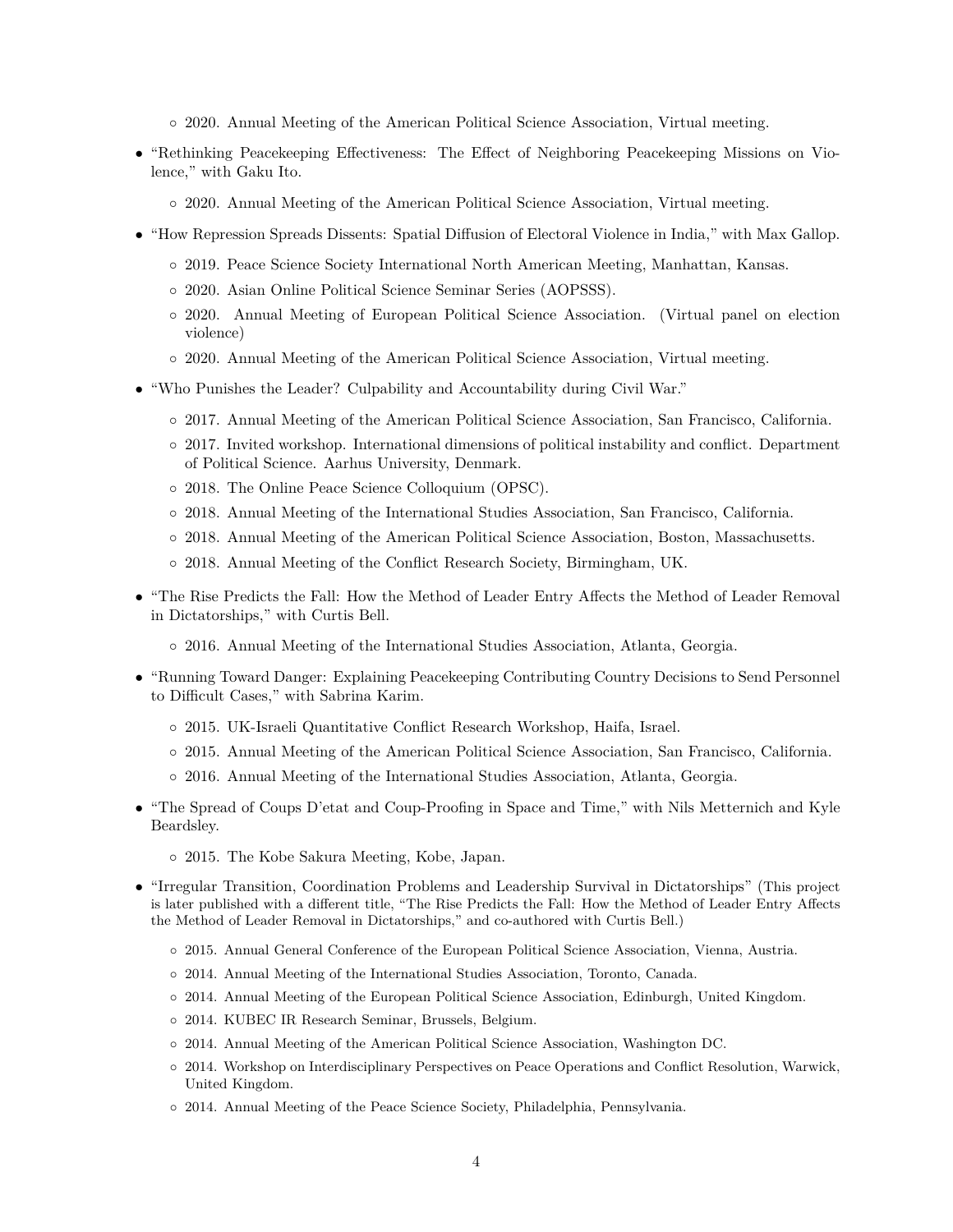- "Military Purges and the Recurrence of Civil Conflict," with Jessica Maves Braithwaite.
	- 2014. Annual Meeting of the European Political Science Association, Edinburgh, United Kingdom.
	- 2014. KUBEC IR Research Seminar, Brussels, Belgium.
- "The Causes and Consequences of Coup During Civil War," with Curtis Bell.
	- 2014. Annual Meeting of the International Studies Association, Toronto, Canada.
- "The Manner of Entering and Losing Office in Dictatorships"
	- 2013. Peace and Conflict: International Interdisciplinary Conference, Essex, United Kingdom.
- "Authoritarian Consolidation of Power: When Can a Dictator Undermine the Threat of Coup Replacement?"
	- 2012. Annual Meeting of the Peace Science Society, Savannah, Georgia.
	- 2012. Annual Meeting of the International Studies Association–South, Atlanta, Georgia.
	- 2012. Annual Meeting of the International Studies Association–Midwest, St. Louis, Missouri.
	- 2013. Annual Meeting of the Southern Political Science Association, Orlando, Florida.
- "Bayesian Analysis of Latent Coup Risk"
	- 2011. Annual Meeting of the American Political Science Association, New Orleans, Louisiana.
	- 2011. Annual Meeting of the Peace Science Society, Los Angeles, California.
	- 2012. Workshop on the Frontier of Quantitative and Mathematical Political Science, Tokyo, Japan.
- "Causes and Consequences of Coup-Proofing Strategies"
	- 2010. Journeys in World Politics Workshop, University of Iowa.
	- 2011. Annual Meeting of the Midwest Political Science Association, Chicago.

### **Teaching**

#### **University of Strathclyde**

- L2426: International Security: Concepts And Issues, Fall 2013, 2014, Spring 2015, Fall 2017, Fall 2018, Fall 2019, Fall 2020.
- L2312: War, Terrorism and Conflict, Fall 2018, Fall 2019, Fall 2020.
- L2905: Quantitative Methods I: Data Managing in R (Graduate), Fall 2017, Fall 2018, Fall 2019, Fall 2020.
- L2908: Quantitative Methods II (Graduate), Spring 2014, 2015, 2016.
- L2201: Introduction to International Relations , Spring 2014, 2015, 2016.
- L2204: Comparative Politics, Fall 2014, 2015.
- L2962: Contemporary International Relations (Graduate), Fall 2015.

#### **Emory University**

#### **Instructor**

• POLS 490: Election and Domestic Opponents, a senior seminar class co-taught with Dr. Jennifer Gandhi, Fall 2011.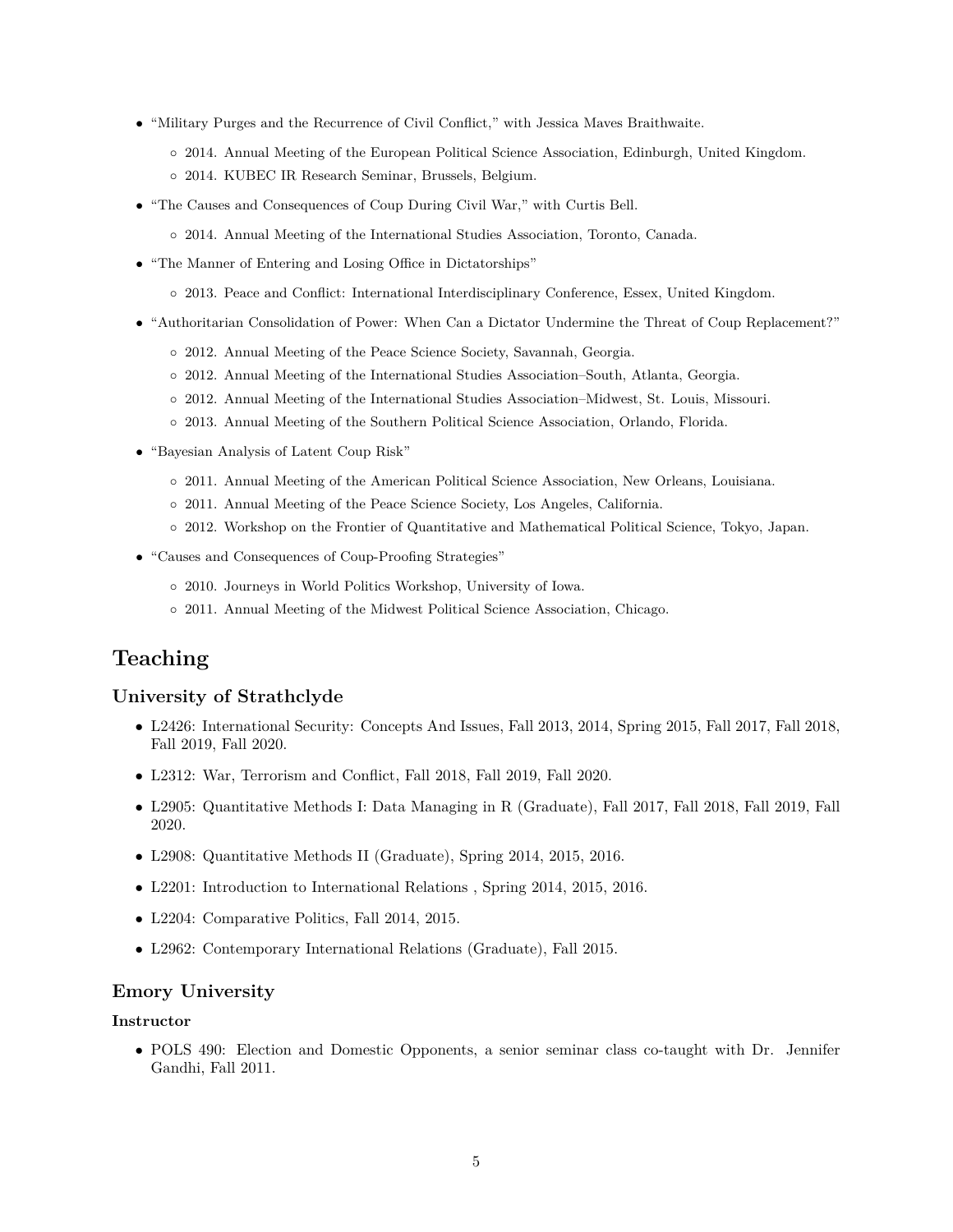## **Professional Activities and Service**

- The American Political Science Association (APSA) Conflict Process section, Best Paper Award Committee Chair, 2020.
- The American Political Science Association (APSA) Conflict Process section, Council Member, September 2020 - current.
- The American Political Science Association (APSA) Conflict Process section program chair, September 2019- September 2020.
- The American Political Science Association (APSA) Conflict Process section program chair, September 2019- September 2020.
- The American Political Science Association (APSA) Conflict Process, the Singer Data Award committee member, September 2018- September 2019.
- The International Studies Association (ISA) Book of the Decade Award Committee, March 2019- April 2020.
- The Online Peace Science Colloquium (OPSC) Advisory Committee.
- External Examiner for the Viva of PhD Dissertation, Essex University, 2017 December.
- External Examiner for the PhD Dissertation, Aarhus University, Denmark, January-March 2019.
- Reviewer for the Carnegie Trust's Undergraduate Vacation Scholarship scheme, April 2019.
- Reviewer for *American Journal of Political Science*, *American Political Science Review*, *British Journal of Political Science*, *Communist and Post-Communist Studies*, *Conflict Management and Peace Science*, *Comparative Political Studies*, *Democratization*, *Foreign Policy Analysis*, *International Interactions*, *International Studies Quarterly*, *International Studies Review*, *Japanese Journal of Political Science*, *Journal of Conflict Resolution*, *Journal of Comparative Politics*, *Journal of Peace Research*, *Journal of Politics*, *Political Science Research and Methods*, *Peace Economics, Peace Science and Public Policy*, *PS: Political Science & Politics*, *Political Studies*.
- Panel Organizer, "Consolidation of Power in Authoritarian Regimes", Chair: Jennifer Gandhi, Discussant: Ora John Reuter and Mai Hassan, Annual Meeting of the American Political Science Association, 2020.
- Panel Organizer, "Election Violence", Annual Meeting of European Political Science Association, 2020.
- Panel Organizer, "Leaders and Civil War", Chair: Kathleen Cunningham, Discussant: Kyle Beardsley and Jakana Thomas, Annual Meeting of the American Political Science Association, 2018.
- Panel Organizer, "Coups, Mass Movements and Leadership Survival", Chair: Clayton Thyne, Discussant: Niki Marinov, Annual Meeting of the American Political Science Association, 2016.
- Panel Organizer, "Leadership Survival and Conflict in International Relations", Chair: Hein Goemans, Discussant: Hein Goemans and Niki Marinov, Annual Meeting of the American Political Science Association, 2015.
- Panel Organizer, "Personalization in Dictatorships", Chair: Jan Teorell, Discussant: Jan Teorell and Milan Svolik, Annual Meeting of the American Political Science Association, 2014.
- Panel Organizer, "Leader and Military Relations in Non-Democracies", Chair: Jennifer Gandhi, Discussant: Milan Svolik, Annual Meeting of the American Political Science Association, 2011.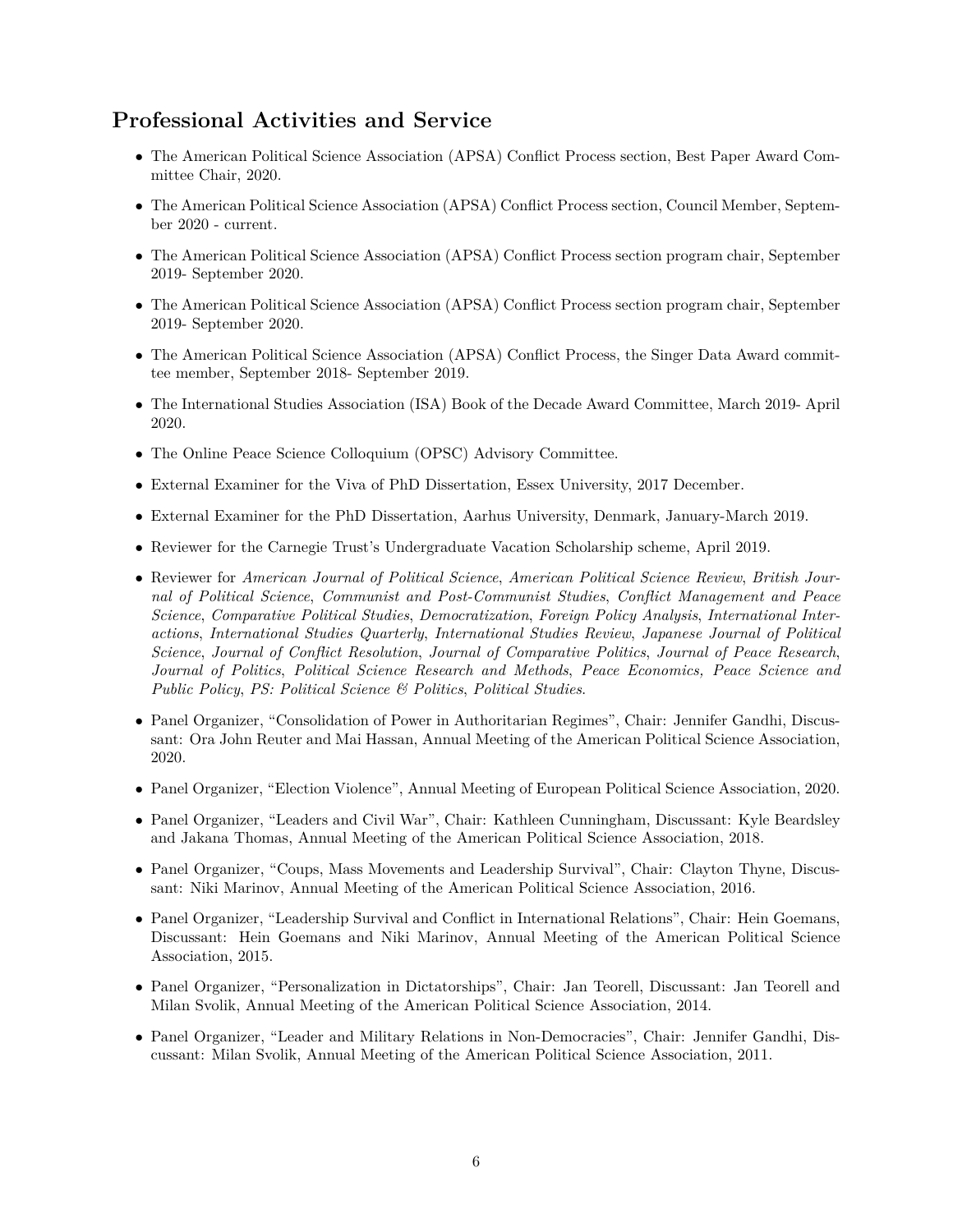# **University Service and Activity**

- IR search committee, University of Strathclyde, May 2021.
- Instructor for Workshop on R, funded by the Pathway Training Fund Award, Scottish Graduate School of Social Science. University of Strathclyde, September 2020.
- Teaching with Zoom Session, University of Strathclyde, August 2020.
- The Post Graduate Research (PGR) Supervisor Training, University of Strathclyde, February 2019.
- International Relations MSC Five Year Review Committee, University of Strathclyde, 2019.
- Course and Class Review Committee, Faculty of Humanities and Social Sciences, University of Strathclyde, 2018.
- Coordinator for Quantitative Courses, Department of Politics, University of Strathclyde, 2018.
- Leading Research Program, University of Strathclyde, 2018.
- Mentoring Scheme, University of Strathclyde, 2018-.
- New Leaders' Academy Launch, University of Strathclyde, 2018.
- Pathways to Impact Workshop, University of Strathclyde, 2018.
- University Appeal Committee, Faculty of Humanities and Social Sciences, University of Strathclyde, 2016-2018.
- Chancellor's Fellowship Faculty Search Interview Panel, Department of Government and Public Policy, University of Strathclyde, 2016.
- IR and Comparative Politics Faculty Search Committee, Department of Government and Public Policy, University of Strathclyde, 2015.
- Ph.D. Review Committee, Department of Politics, University of Strathclyde, 2016-2018.
- Athena SWAN Gender Balance Committee, Department of Politics, University of Strathclyde, 2017- 2018.
- Convenor for the Viva of PhD Dissertation, Department of Politics, 2017.
- International Relations Steering Committee, Department of Politics, 2015-2016.
- Disability Coordinator, Department of Politics, University of Strathclyde, 2014-2016.
- IR Faculty Search Committee, Department of Political Science, Emory University, 2011.

#### **Supervision**

- Scott McFadden (the SGSSS PhD studentship), Secondary Supervisor, University of Strathclyde, Fall 2021- .
- Xin Nong, PhD Dissertation Committee Member, University of Texas at Austin, U.S., April 2021- .
- Brendan Luke McGillen, Secondary Supervisor, University of Strathclyde.
- Jianfu Li, Secondary Supervisor, university of Strathclyde.

### **Skills**

**Software:** R, WinBUGS, STATA.

**Language:** English (fluent). Japanese (native).